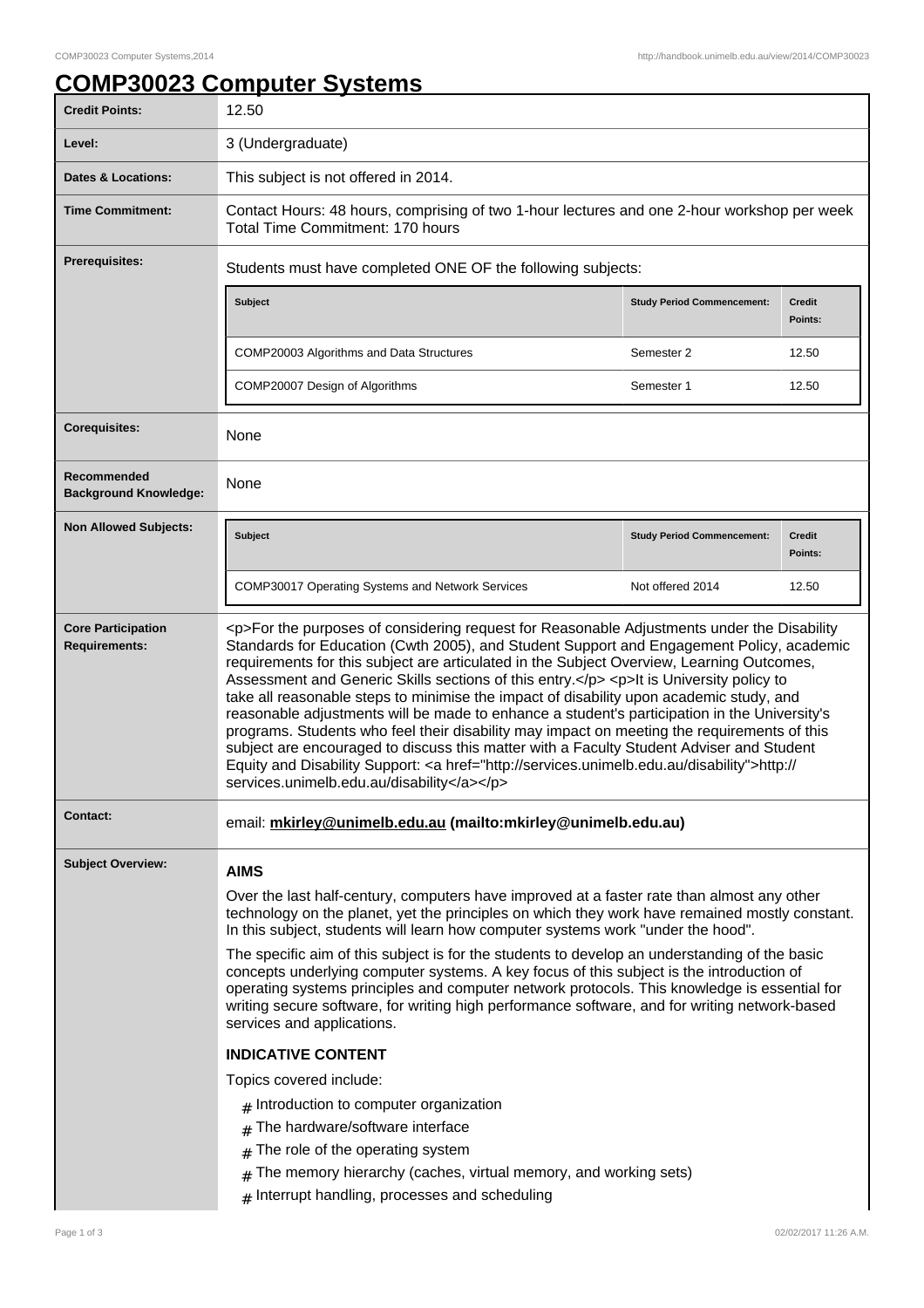|                           | File systems<br>#                                                                                                                                                                                                                                                                                                                                                                                                                                                                                                                                                   |  |
|---------------------------|---------------------------------------------------------------------------------------------------------------------------------------------------------------------------------------------------------------------------------------------------------------------------------------------------------------------------------------------------------------------------------------------------------------------------------------------------------------------------------------------------------------------------------------------------------------------|--|
|                           | Introduction to multiprocessors and synchronization<br>#                                                                                                                                                                                                                                                                                                                                                                                                                                                                                                            |  |
|                           | Introduction to network protocols (OSI model)<br>#                                                                                                                                                                                                                                                                                                                                                                                                                                                                                                                  |  |
|                           | Development of client-server applications<br>#                                                                                                                                                                                                                                                                                                                                                                                                                                                                                                                      |  |
|                           | Computer system security and cryptographic protocols<br>#                                                                                                                                                                                                                                                                                                                                                                                                                                                                                                           |  |
| <b>Learning Outcomes:</b> | On completion of this subject students are expected to:                                                                                                                                                                                                                                                                                                                                                                                                                                                                                                             |  |
|                           |                                                                                                                                                                                                                                                                                                                                                                                                                                                                                                                                                                     |  |
|                           | 1 Demonstrate their knowledge of operating systems from the programmer's perspective<br>2 Demonstrate their knowledge of networking technologies from the programmer's<br>perspective                                                                                                                                                                                                                                                                                                                                                                               |  |
|                           | 3 Apply this knowledge to select appropriate tools and technologies for a problem at hand<br>4 Build simple server applications                                                                                                                                                                                                                                                                                                                                                                                                                                     |  |
|                           | 5 Recognise some common security vulnerabilities and reason about whether they are<br>present in a particular system                                                                                                                                                                                                                                                                                                                                                                                                                                                |  |
|                           |                                                                                                                                                                                                                                                                                                                                                                                                                                                                                                                                                                     |  |
| <b>Assessment:</b>        | Project work throughout the semester is expected to take 36 hours - usually completed in two<br>separate stages (tasks) (30%) due in the middle of semester and at the end of semester. One<br>mid-semester test (10%) One 2-hour end-of-semester examination (60%) Hurdle requirement:<br>To pass the subject, students must obtain at least: 50% overall, 15/30 for the project work And<br>35/70 for the mid-semester test and end-of-semester written examination combined ILO1-5 are<br>addressed in the projects, the mid-semester test, and the final exam.  |  |
| <b>Prescribed Texts:</b>  | None                                                                                                                                                                                                                                                                                                                                                                                                                                                                                                                                                                |  |
| <b>Breadth Options:</b>   | This subject potentially can be taken as a breadth subject component for the following courses:                                                                                                                                                                                                                                                                                                                                                                                                                                                                     |  |
|                           | Bachelor of Arts (https://handbook.unimelb.edu.au/view/2014/B-ARTS)<br>#                                                                                                                                                                                                                                                                                                                                                                                                                                                                                            |  |
|                           | Bachelor of Commerce (https://handbook.unimelb.edu.au/view/2014/B-COM)                                                                                                                                                                                                                                                                                                                                                                                                                                                                                              |  |
|                           | Bachelor of Environments (https://handbook.unimelb.edu.au/view/2014/B-ENVS)<br>#                                                                                                                                                                                                                                                                                                                                                                                                                                                                                    |  |
|                           | Bachelor of Music (https://handbook.unimelb.edu.au/view/2014/B-MUS)<br>#                                                                                                                                                                                                                                                                                                                                                                                                                                                                                            |  |
|                           | You should visit learn more about breadth subjects (http://breadth.unimelb.edu.au/<br>breadth/info/index.html) and read the breadth requirements for your degree, and should<br>discuss your choice with your student adviser, before deciding on your subjects.                                                                                                                                                                                                                                                                                                    |  |
| <b>Fees Information:</b>  | Subject EFTSL, Level, Discipline & Census Date, http://enrolment.unimelb.edu.au/fees                                                                                                                                                                                                                                                                                                                                                                                                                                                                                |  |
| <b>Generic Skills:</b>    | On completion of this subject, students should have developed the following skills:                                                                                                                                                                                                                                                                                                                                                                                                                                                                                 |  |
|                           | $#$ An ability to apply knowledge of basic science and engineering fundamentals                                                                                                                                                                                                                                                                                                                                                                                                                                                                                     |  |
|                           | An ability to undertake problem identification, formulation and solution<br>#                                                                                                                                                                                                                                                                                                                                                                                                                                                                                       |  |
|                           | The capacity to solve problems, including the collection and evaluation of information<br>#                                                                                                                                                                                                                                                                                                                                                                                                                                                                         |  |
|                           | The capacity for critical and independent thought and reflection<br>#                                                                                                                                                                                                                                                                                                                                                                                                                                                                                               |  |
|                           | An expectation of the need to undertake lifelong learning, and the capacity to do so<br>#                                                                                                                                                                                                                                                                                                                                                                                                                                                                           |  |
| Notes:                    | <b>LEARNING AND TEACHING METHODS</b>                                                                                                                                                                                                                                                                                                                                                                                                                                                                                                                                |  |
|                           | The subject is delivered through a combination of lectures and workshops (tutorial and                                                                                                                                                                                                                                                                                                                                                                                                                                                                              |  |
|                           | individual/group work). Students get a hands-on introduction to advanced programming through<br>a series of problem solving exercises. Tasks will encapsulate operating system fundamentals<br>and computer network protocols and services. Students will and then go on to complete project<br>work. Students will also learn how to use basic cryptographic primitives to protect data privacy<br>and integrity. Students will begin to gain an understanding of how to analyse cryptographic<br>protocols and what degree of privacy and integrity they achieve. |  |
|                           | <b>INDICATIVE KEY LEARNING RESOURCES</b>                                                                                                                                                                                                                                                                                                                                                                                                                                                                                                                            |  |
|                           | Students have access to lecture notes, lecture slides, tutorial worksheets, a programming<br>environment and the Department servers. The subject LMS site contains links to recommended                                                                                                                                                                                                                                                                                                                                                                             |  |
|                           | resources relating to basic/advanced programming, and advanced problems resources relating                                                                                                                                                                                                                                                                                                                                                                                                                                                                          |  |